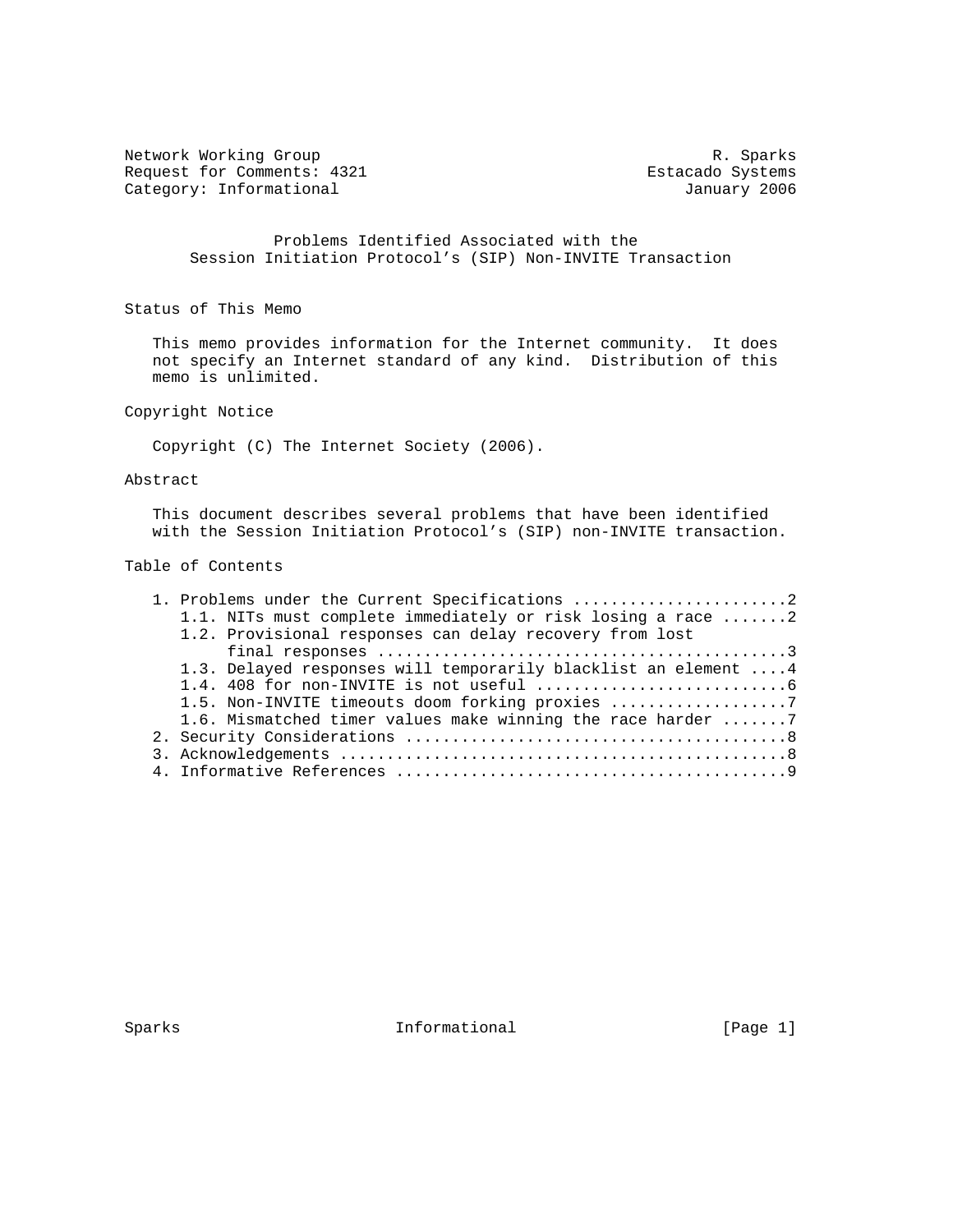- 
- 1. Problems under the Current Specifications

 There are a number of unpleasant edge conditions created by the SIP non-INVITE transaction (NIT) model's fixed duration. The negative aspects of some of these are exacerbated by the effect that provisional responses have on the non-INVITE transaction state machines as currently defined.

1.1. NITs must complete immediately or risk losing a race

 The non-INVITE transaction defined in RFC 3261 [1] is designed to have a fixed and finite duration (dependent on T1). A consequence of this design is that participants must strive to complete the transaction as quickly as possible. Consider the race condition shown in Figure 1.



Figure 1: Non-Invite Race Condition

 The User Agent Server (UAS) in this figure believes it has responded to the request in time, and that the request succeeded. The User Agent Client (UAC), on the other hand, believes the request has timed-out, hence failed. No longer having a matching client transaction, the UAC core will ignore what it believes to be a spurious response. As far as the UAC is concerned, it received no response at all to its request. The ultimate result is that the UAS and UAC have conflicting views of the outcome of the transaction.

Sparks **Informational Informational** [Page 2]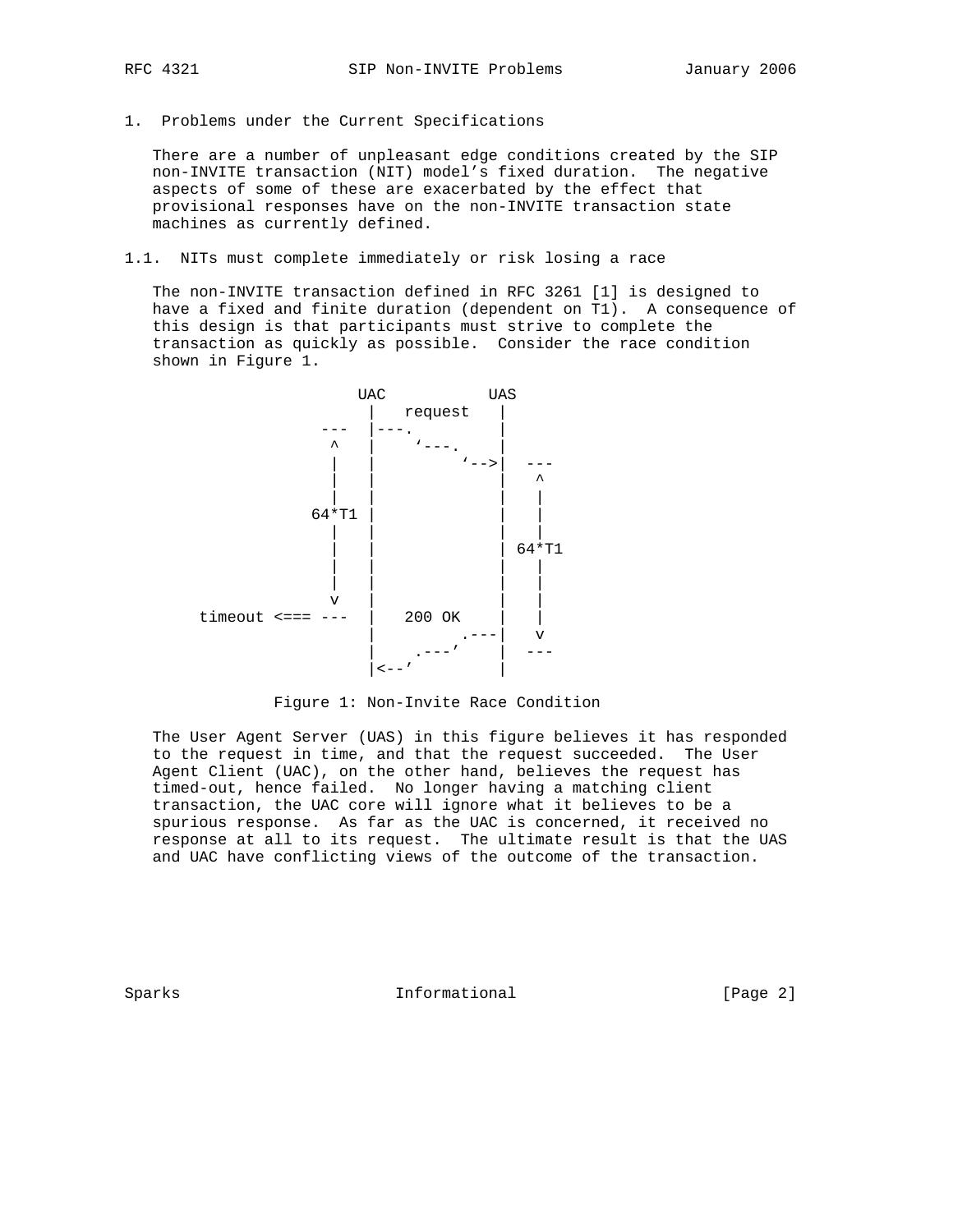Therefore, a UAS cannot wait until the last possible moment to send a final response within a NIT. It must, instead, send its response so that it will arrive at the UAC before that UAC times out. Unfortunately, the UAS has no way to accurately measure the propagation time of the request or predict the propagation time of the response. The uncertainty it faces is compounded by each proxy that participates in the transaction. Thus, the UAS's only choice is to send its final response as soon as it possibly can and hope for the best.

 This result constrains the set of problems that can be solved with a single NIT. Any delay introduced during processing of a request increases the probability of losing the race. If the timing characteristics of that processing are not predictable and controllable, a single NIT is an inappropriate model for handling the request. One viable alternative is to accept the request with a 202 and send the ultimate results in a new request in the reciprocal direction.

 In specialized networks, a UAS might have some reliable knowledge of inter-hop latency and could use that knowledge to determine if it has time to delay its final response in order to perform some processing such as a database lookup while mitigating its risk of losing the race in Figure 1. Establishing this knowledge across arbitrary networks (perhaps using resource reservation techniques and deterministic transports) is not currently feasible.

1.2. Provisional responses can delay recovery from lost final responses

 The non-INVITE client transaction state machine provides reliability for NITs over unreliable transports (UDP) through retransmission of the request message. Timer E is set to T1 when a request is initially transmitted. As long as the machine remains in the Trying state, each time Timer E fires, it will be reset to twice its previous value (capping at T2) and the request is retransmitted.

 If the non-INVITE client transaction state machine sees a provisional response, it transitions to the Proceeding state, where retransmission continues, but the algorithm for resetting Timer E is simply to use T2 instead of doubling at each firing. (Note that Timer E is not altered during the transition to Proceeding.)

 Making the transition to the Proceeding state before Timer E is reset to T2 can cause recovery from a lost final response to take extra time. Figure 2 shows recovery from a lost final response with and without a provisional message during this window. Recovery occurs within 2\*T1 in the case without the provisional. With the provisional, recovery is delayed until T2, which by default is 8\*T1.

Sparks **Informational** [Page 3]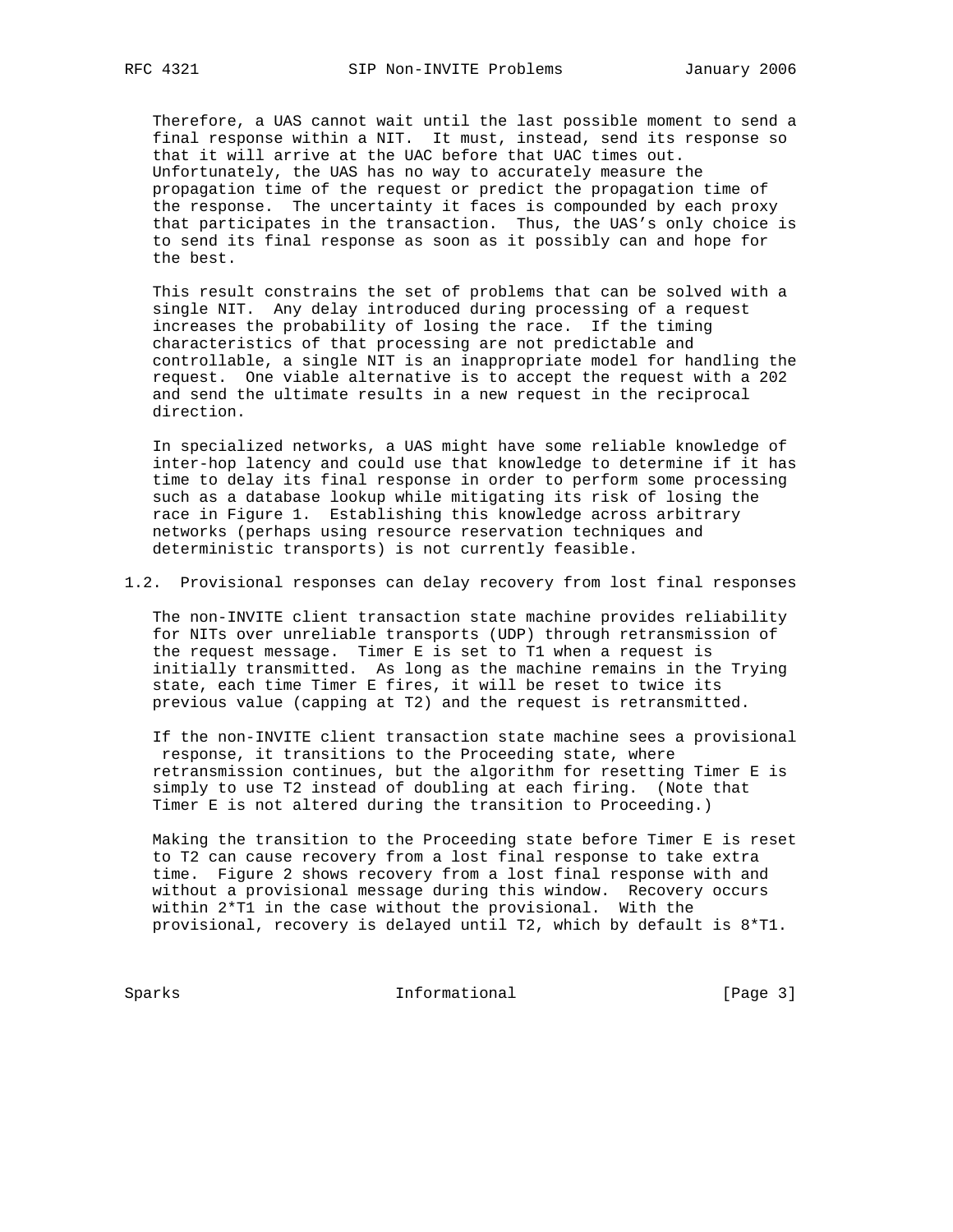In practical terms, a provisional response to a NIT in currently deployed networks can delay transaction completion by up to 3.5 seconds.



Figure 2: Provisionals Can Harm Recovery

 No additional delay is introduced if the first provisional response is received after Timer E has reached its maximum reset interval of T2.

1.3. Delayed responses will temporarily blacklist an element

 A SIP element's use of DNS Service Record Resource Records [3] is specified in RFC 3263 [2]. That specification discusses how SIP ensures high availability by having upstream elements detect failure of downstream elements. It proceeds to define several types of failure detection and instructions for failover. Two of the behaviors it describes are important to this document:

Sparks **Informational Informational** [Page 4]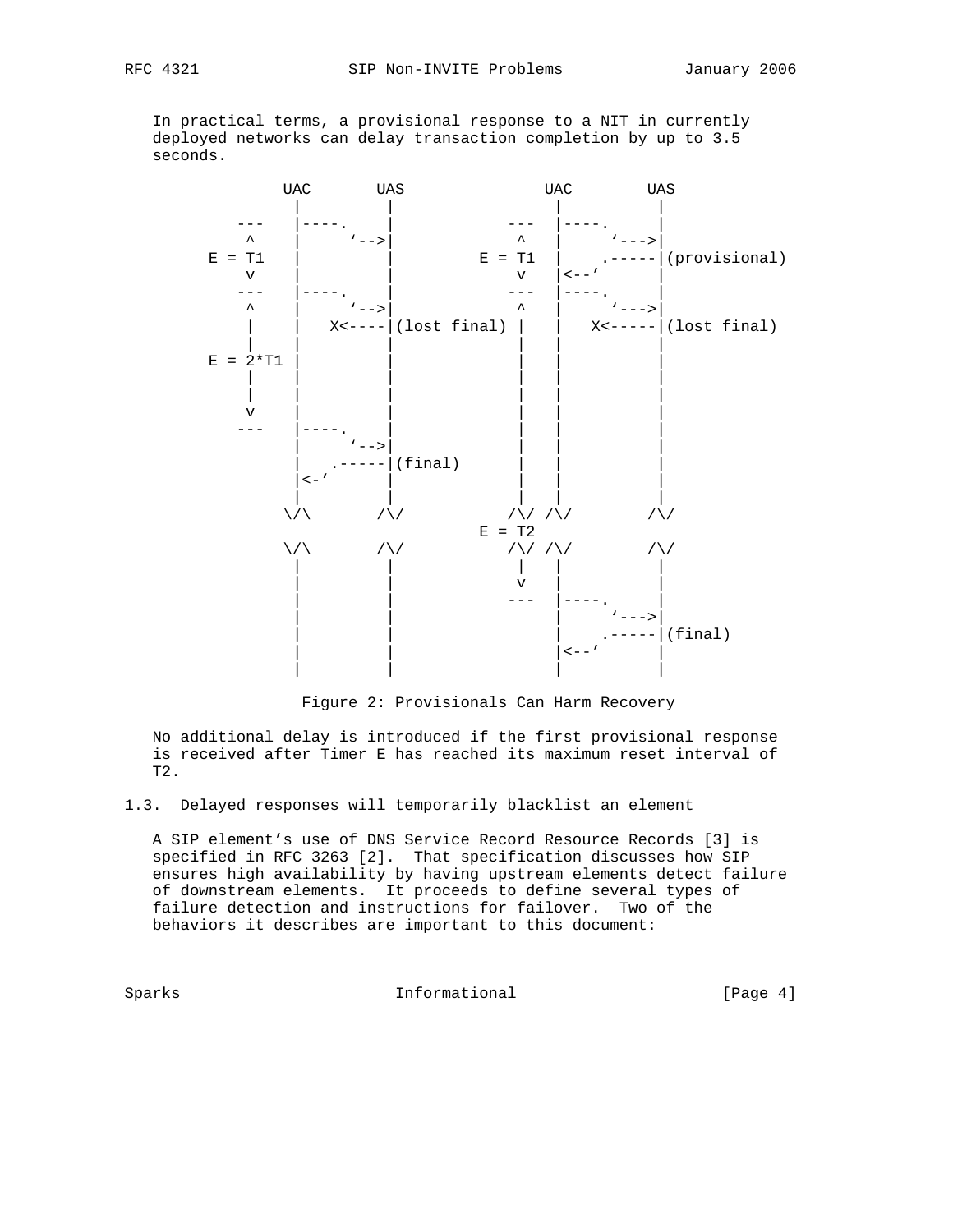- o Within a transaction, transport failure is detected either through an explicit report from the transport layer or through timeout. Note specifically that timeout will indicates transport failure regardless of the transport in use. When transport failure is detected, the request is retried at the next element from the sorted results of the SRV query.
- o Between transactions, locations reporting temporary failure (through 503/Retry-After, for example) are not used until their requested black-out period expires.

 The specification notes the benefit of caching locations that are successfully contacted, but does not discuss how such a cache is maintained. It is unclear whether an element should stop using (temporarily blacklist) a location returned in the SRV query that results in a transport error. If it does, when should such a location be removed from the blacklist?

 Without such a blacklist (or equivalent mechanism), the intended availability mechanism fails miserably. Consider traffic between two domains. Proxy pA in domain A needs to forward a sequence of non- INVITE requests to domain B. Through DNS SRV, pA discovers pB1 and pB2, and the ordering rules of [2] and [3] indicate it should use pB1 first. The first request to pB1 times out. Since pA is a proxy and a NIT has a fixed duration, pA has no opportunity to retry the request at pB2. If pA does not remember pB1's failure, the second request (and all subsequent non-INVITE requests until pB1 recovers) are doomed to the same failure. Caching would allow the subsequent requests to be tried at pB2.

 Since miserable failure is not acceptable in deployed networks, we should anticipate that elements will, in fact, cache timeout failures between transactions. Then the race in Figure 1 becomes important. If an element fails to respond "soon enough", it has effectively not responded at all and will be blacklisted at its peer for some period of time.

 (Note that even with caching, the first request timeout results in a timeout failure all the way back to the original submitter. The failover mechanisms in [2] work well to increase the resiliency of a given INVITE transaction, but do nothing for a given non-INVITE transaction.)

Sparks **Informational** [Page 5]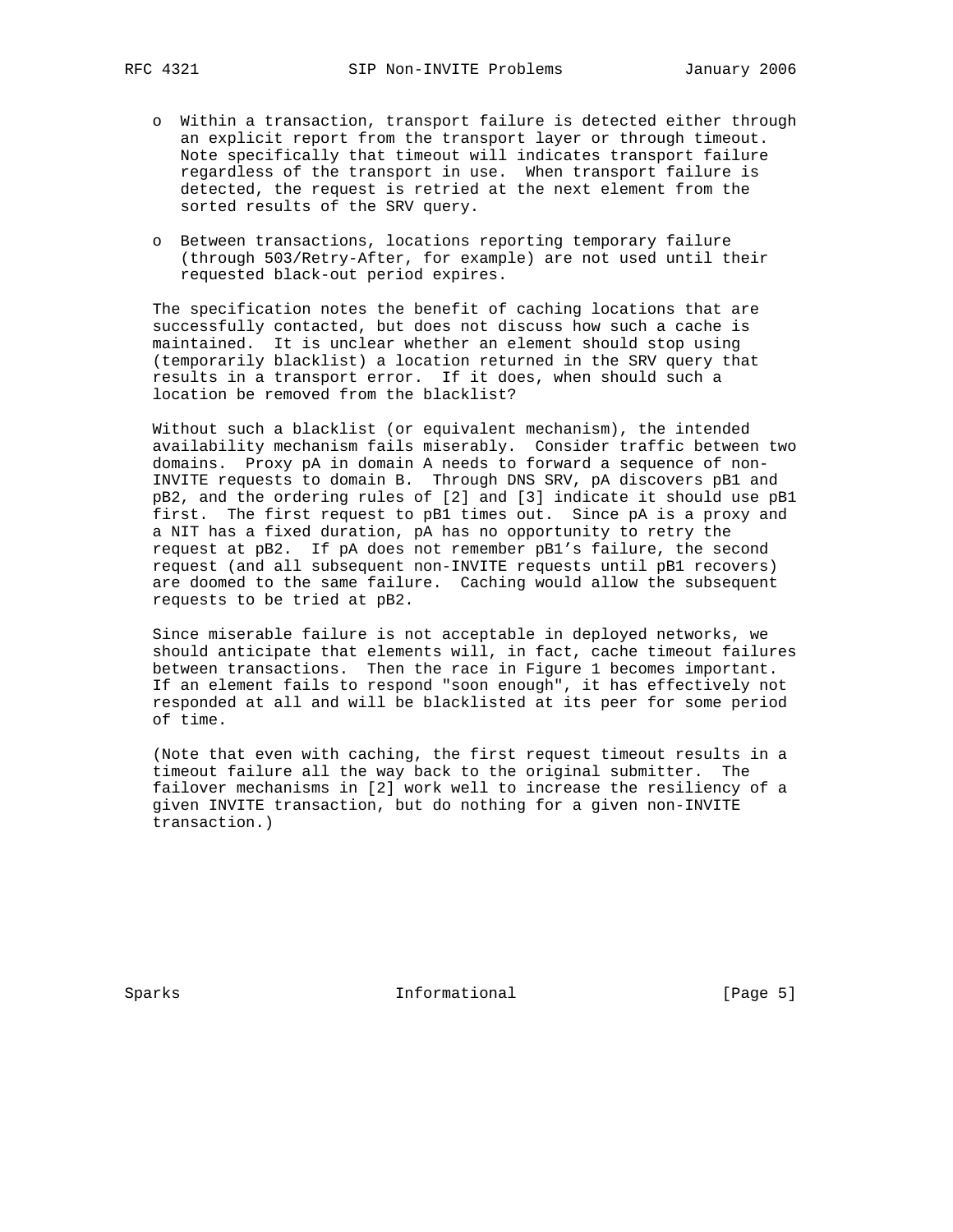## 1.4. 408 for non-INVITE is not useful

 Consider the race condition in Figure 1 when the final response is 408 instead of 200. Under the current specification, the race is guaranteed to be lost. Most existing endpoints will emit a 408 for a non-INVITE request 64\*T1 after receiving the request if they have not emitted an earlier final response. Such a 408 is guaranteed to arrive at the next upstream element too late to be useful. In fact, in the presence of proxies, these messages are even harmful. When the 408 arrives, each proxy will have already terminated its associated client transaction due to timeout. Therefore, each proxy must forward the 408 upstream statelessly. This, in turn, is guaranteed to arrive too late. As Figure 3 shows, this can ultimately result in bombarding the original requester with spurious 408s. (Note that the proxy's client transaction state machine never enters the Completed state, so Timer K does not enter into play.)



Figure 3: Late 408s to Non-INVITEs

 This response bombardment is not limited to the 408 response, though it only exists when participating client transaction state machines are timing out. Figure 4 generalizes Figure 1 to include multiple hops. Note that even though the UAS responds "in time" to P3, the response is too late for P2, P1, and the UAC.

Sparks **Informational Informational** [Page 6]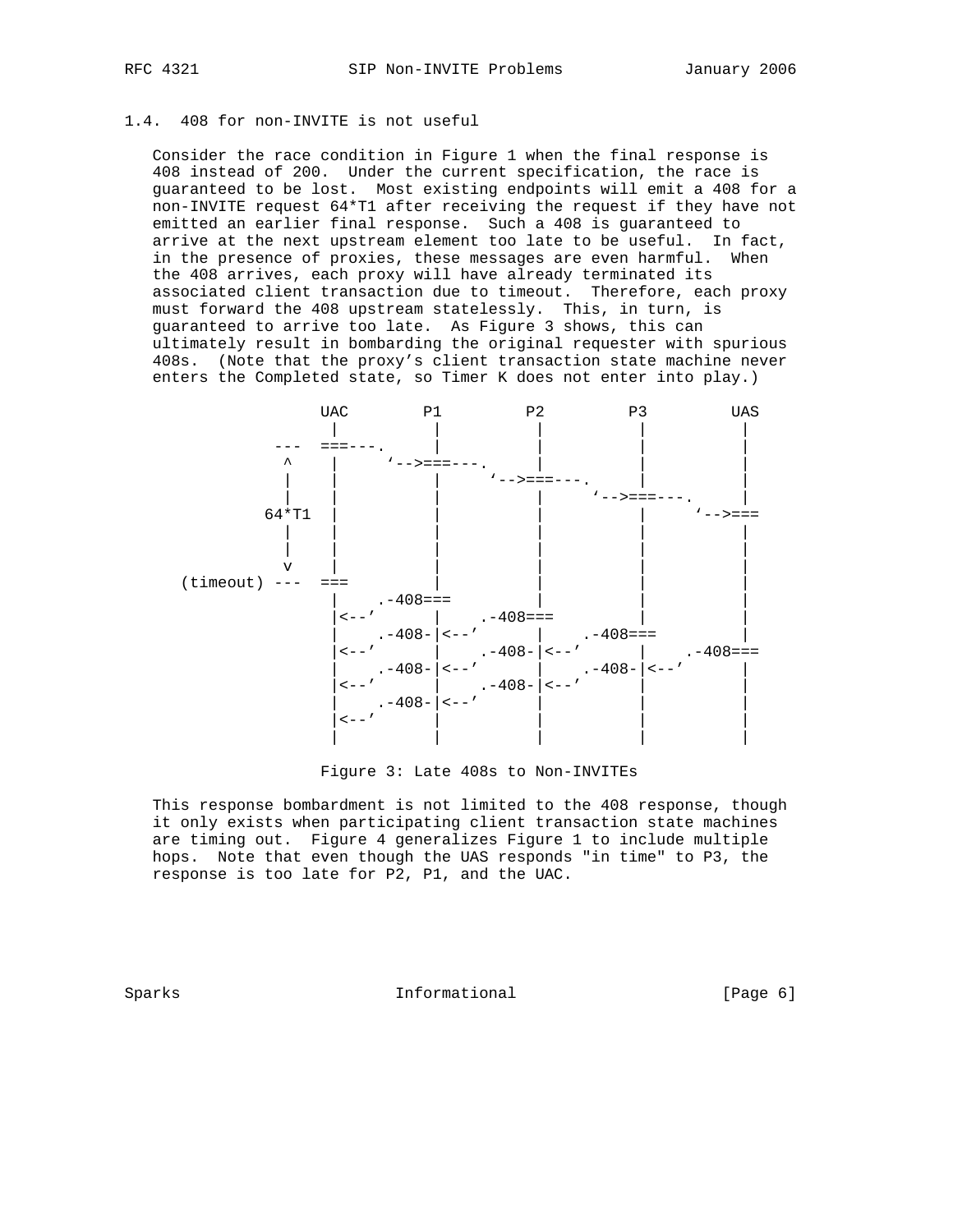

Figure 4: Additional Timeout-Related Error

#### 1.5. Non-INVITE timeouts doom forking proxies

 A single branch with a delayed or missing final response will dominate the processing at proxy that receives no 2xx responses to a forked non-INVITE request. This proxy is required to allow all of its client transactions to terminate before choosing a "best response". This forces the proxy's server transaction to lose the race in Figure 1. Any response it ultimately forwards (a 401, for example) will arrive at the upstream elements too late to be used. Thus, if no element among the branches would return a 2xx response, failure of a single element (or its transport) dooms the proxy to failure.

# 1.6. Mismatched timer values make winning the race harder

 There are many failure scenarios due to misconfiguration or misbehavior that the SIP specification does not discuss. One is placing two elements with different configured values for T1 and T2 on the same network. Review of Figure 1 illustrates that the race failure is only made more likely in this misconfigured state (it may appear that shortening T1 at the element behaving as a UAS improves this particular situation, but remember that these elements may trade roles on the next request). Since the protocol provides no mechanism for discovering/negotiating a peer's timer values, exceptional care must be taken when deploying systems with non-defaults to ensure that they will never directly communicate with elements with default values.

Sparks **Informational Informational** [Page 7]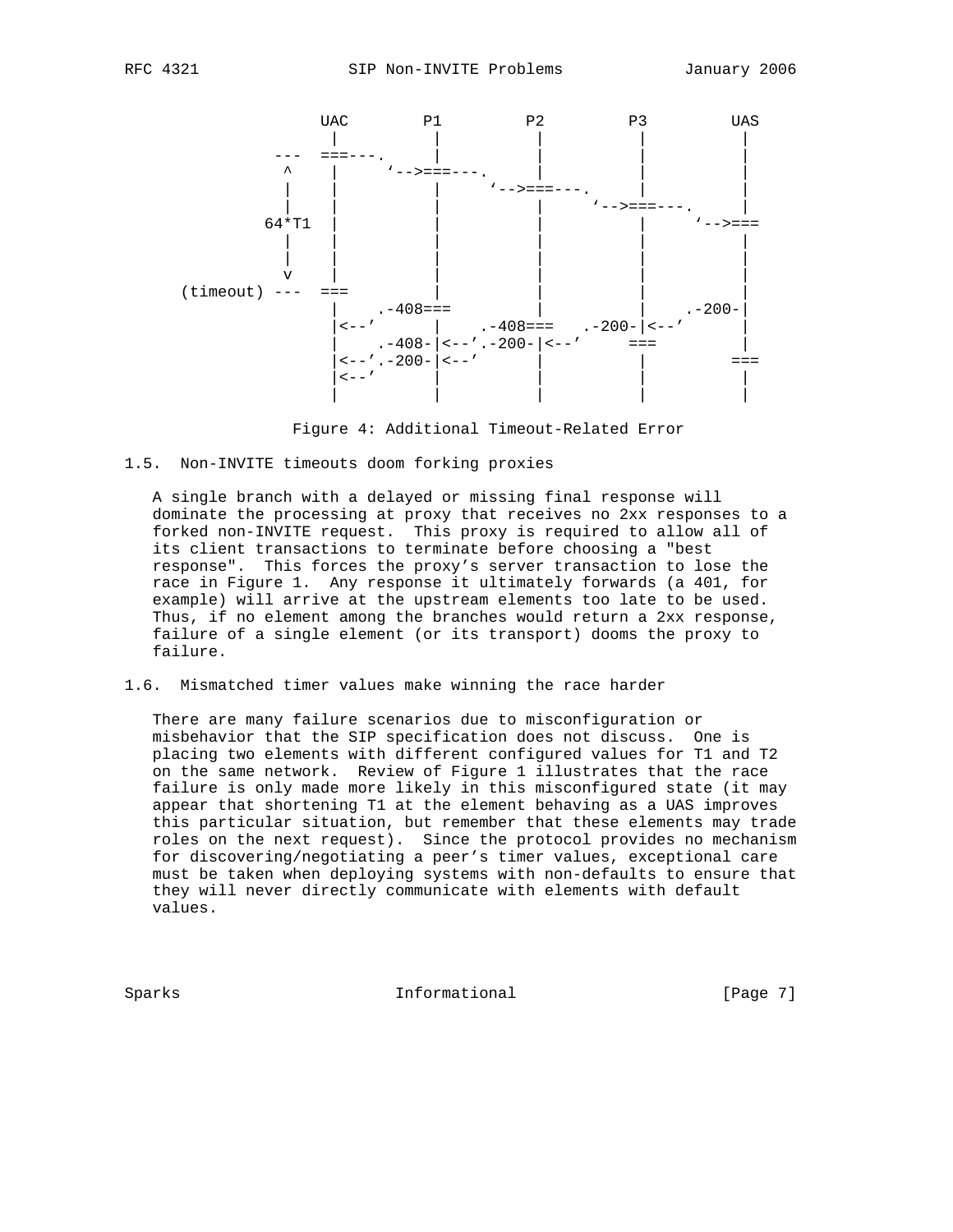## 2. Security Considerations

 This document describes some problems in the core SIP specification [1] related to the SIP non-INVITE requests, the messages other than INVITE that begin transactions. A few of the problems lead to flooding or forgery risk, and could possibly be exploited by an adversary in a denial of service attack. Solutions are defined in the companion document [4].

 One solution there prohibits proxies and User Agents from sending 408 responses to non-INVITE transactions. Without this change, proxies automatically generate a storm of useless responses. An attacker could capitalize on this by enticing User Agents to send non-INVITE requests to a black hole (through social engineering or DNS poisoning) or by selectively dropping responses.

 Another solution prohibits proxies from forwarding late responses. Without this change, an attacker could easily forge messages which appear to be late responses. All proxies compliant with RFC 3261 are required to forward these responses, wasting bandwidth and CPU and potentially overwhelming target User Agents (especially those with low speed connections).

#### 3. Acknowledgements

 This document captures many conversations about non-INVITE issues. Significant contributers include Ben Campbell, Gonzalo Camarillo, Steve Donovan, Rohan Mahy, Dan Petrie, Adam Roach, Jonathan Rosenberg, and Dean Willis.

Sparks **Informational** [Page 8]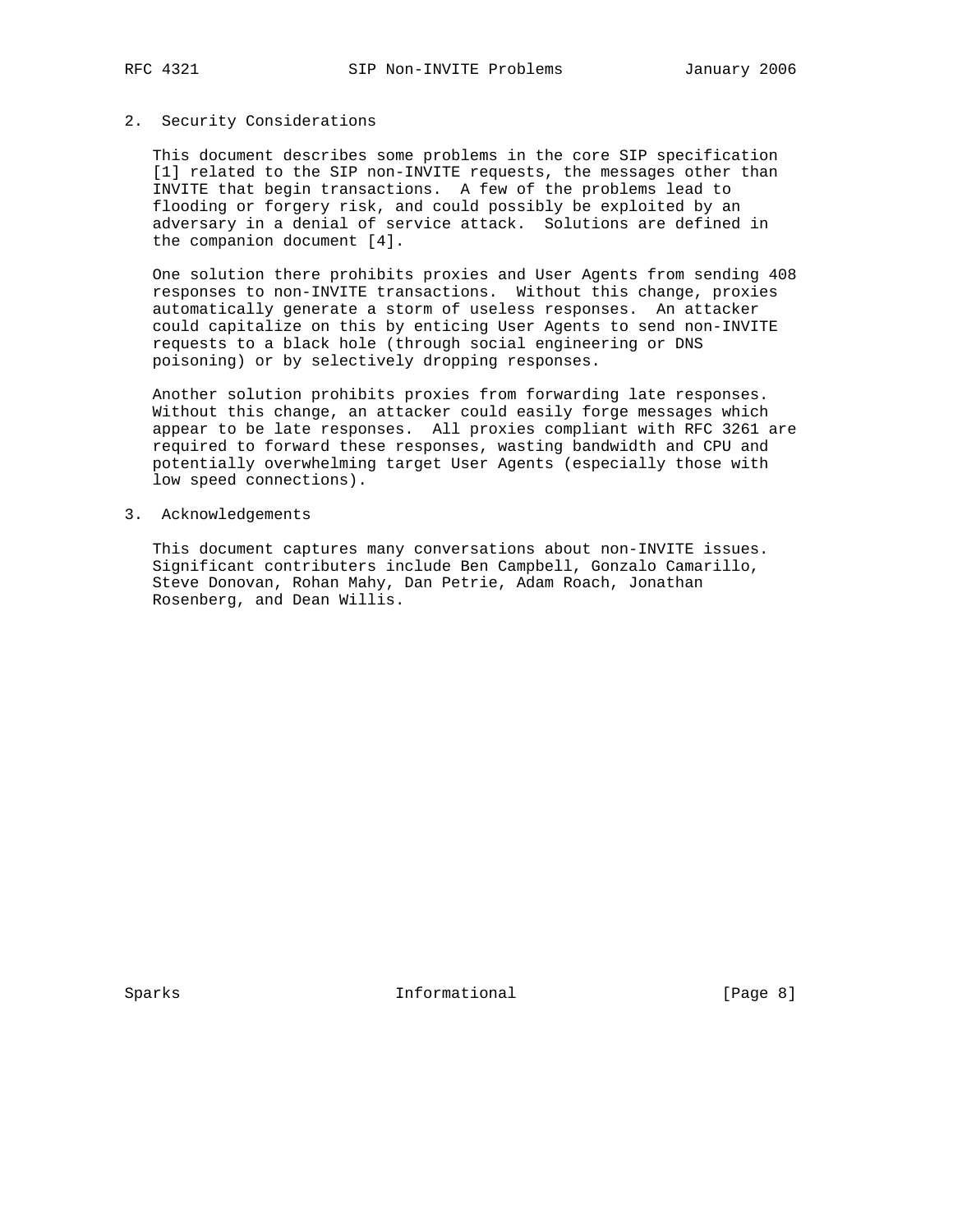# 4. Informative References

- [1] Rosenberg, J., Schulzrinne, H., Camarillo, G., Johnston, A., Peterson, J., Sparks, R., Handley, M., and E. Schooler, "SIP: Session Initiation Protocol", RFC 3261, June 2002.
- [2] Rosenberg, J. and H. Schulzrinne, "Session Initiation Protocol (SIP): Locating SIP Servers", RFC 3263, June 2002.
- [3] Gulbrandsen, A., Vixie, P., and L. Esibov, "A DNS RR for specifying the location of services (DNS SRV)", RFC 2782, February 2000.
- [4] Sparks, R., "Actions Addressing Identified Issues with the Session Initiation Protocol's (SIP) Non-INVITE Transaction", RFC 4320, January 2006.

Author's Address

 Robert J. Sparks Estacado Systems 17210 Campbell Road Suite 250 Dallas, TX 75252-4203

EMail: rjsparks@estacado.net

Sparks **Informational** [Page 9]